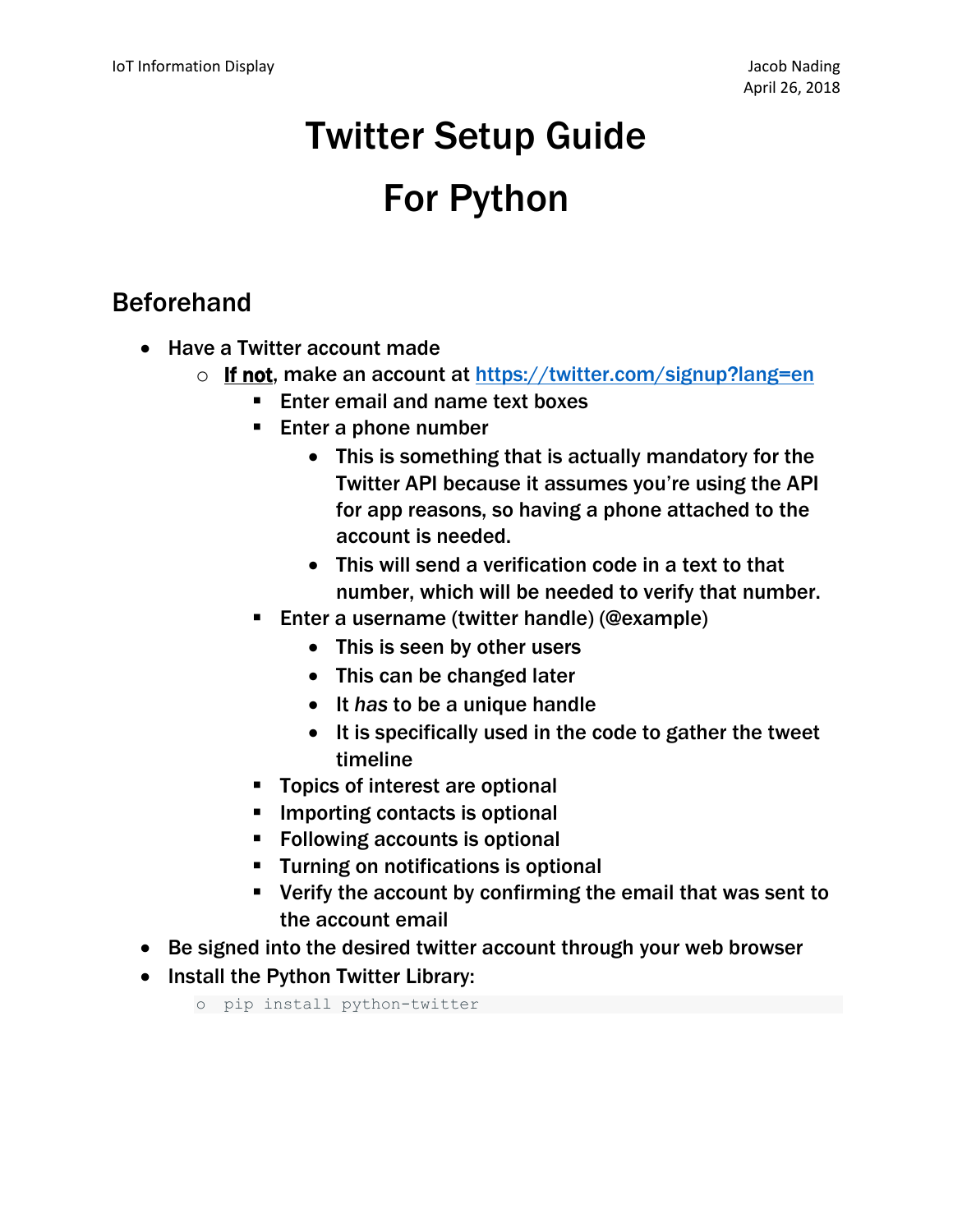#### Setup

- A. Go to [https://apps.twitter.com](https://apps.twitter.com/)
- B. Click Create New App
- C. Insert a name
	- a. This must be unique
- D. Insert a description
- E. Insert your application's website url
	- a. [\(http://ee.bradley.edu/projects/proj2018/iot\\_display/\)](http://ee.bradley.edu/projects/proj2018/iot_display/)
- F. Select the box after you've "read and agreed" with the Twitter Developer Agreement
- G. Click Create your Twitter Application
- H. Click on the "Keys and Access Tokens" at the middle-top of the screen
- I. Here, you'll need 4 keys to fill into the Twitter code:
	- a. Consumer Key (API Key)
	- b. Consumer Secret (API Secret)
	- c. Access Token
	- d. Access Token Secret
- J. These should be copy and pasted into the correct locations in the code

## Code

The following code can be found on our GitHub at, [https://github.com/bdaszkiewicz/info\\_display](https://github.com/bdaszkiewicz/info_display)

Additionally, the code will be shown below. The username (Twitter handle) and the 4 keys must be input into the code, and the rest of the functionality can be adjusted and amended to depending on what additional aspects wanted to be added.

| import  |  |
|---------|--|
| twitter |  |
|         |  |

def getTweets():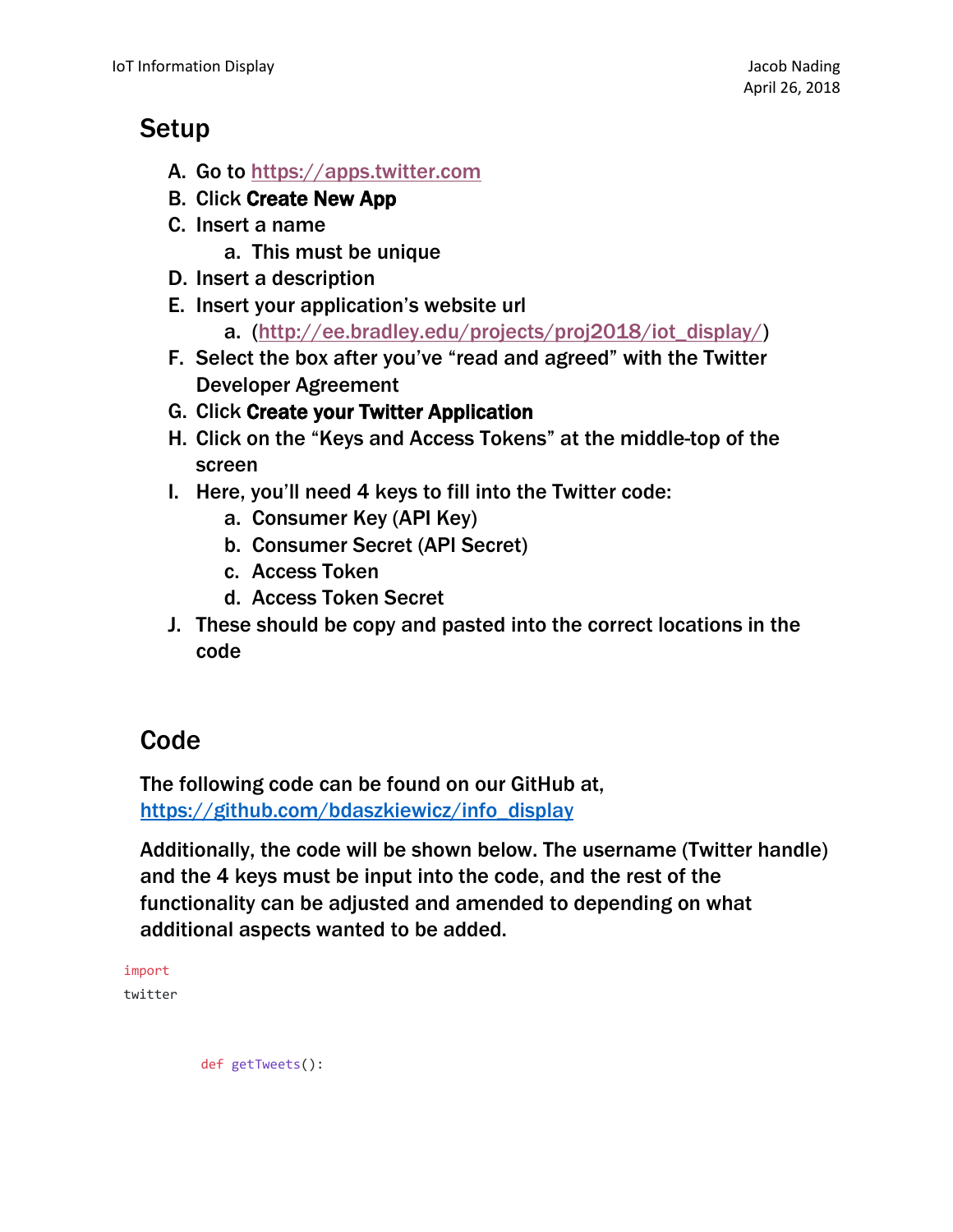#"You can get all 4 by heading over to # https://apps.twitter.com. #

```
#Once there, sign in with your Twitter account and click on "Create New 
App" button.
```
#Fill in required information (note that app name must be unique) # and select "Create Your Twitter Application".

#You will be taken to your application view.

# There click on "Keys and Access Tokens" tab.

# Look for section called Token Actions and click on "Create my Access Token".

# The page should refresh, and if everything went well you should see both

- # Consumer Key/Secret and Access Token/Secret."
- # (@akras14)

api = twitter.Api(consumer\_key=xyz', #Fill in -- Replace with user twitter keys

```
 consumer_secret='xyz', #Fill in
 access_token_key=xyz', #Fill in
 access_token_secret='xyz') #fill in
```
#print(api.VerifyCredentials())

t = api.GetUserTimeline(screen name="realDonaldTrump", count=5) #Put username here, can change count

```
 #"The following command uses list comprehension 
 #which is just a hipster way of doing a for loop on every Tweet, 
 #converting it to a Dictionary via built in "AsDict" method, 
 #and storing all of the converted Tweets into a List."
 # -(@akras14)
```
tweets = [i.AsDict() for i in t]

```
returnedTweet = ['time','text']
```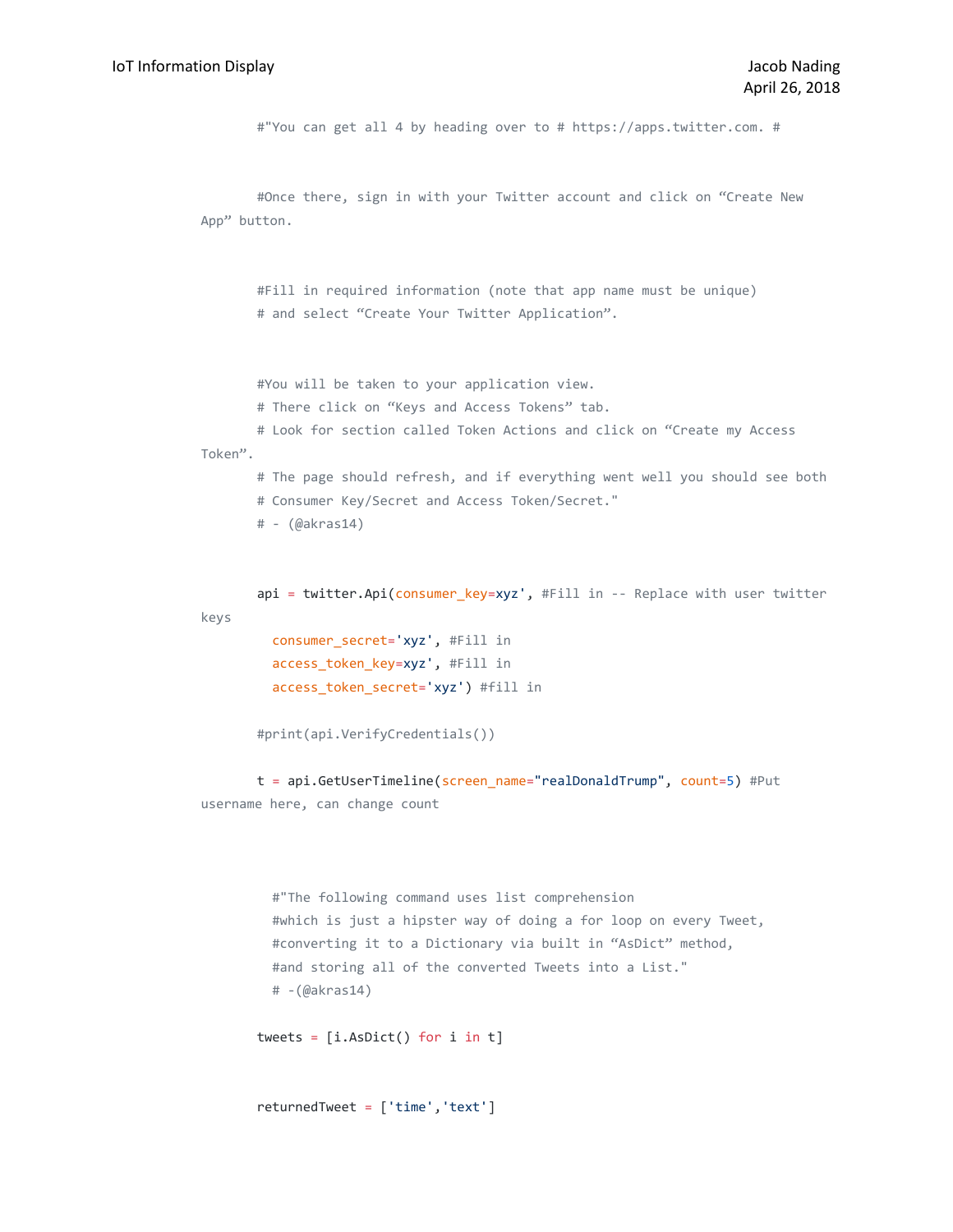```
returnedTweetsList = []
for t in tweets:
       #print('\n', t['id'], t['text'])
       #print('Time: ' + t['created_at'])
       #print(t['text'] + '\n')
       text = t['text']text = text.encode('ascii', 'ignore')
       returnedTwoet[0] = t['created_at']returnedTweet[1] = text
       #Below, searches each tweet and updates status
       #technically last tweet will change the last status
       if (t['text'].find("*Available")):
              status = 3;
              #Status 3 = Available
       if (t['text'].find("*Busy")):
              status = 2;#Status 2 = Busy
       if (t['text'].find("*Away")):
              status = 1;
              #Status 1 = Away
       if (t['text'].find("*hide")) or (t['text'].find("*offline")):
              status = 0;
              #Status 0 = Hide availability meter
       returnedTweetsList.append(returnedTweet[0:])
returnObject = [returnedTweetsList,status]
return (returnObject)
```
Save this code and run it after the 4 keys have been put in at the top and the correct username has been entered, and it should return the ('count') latest tweets